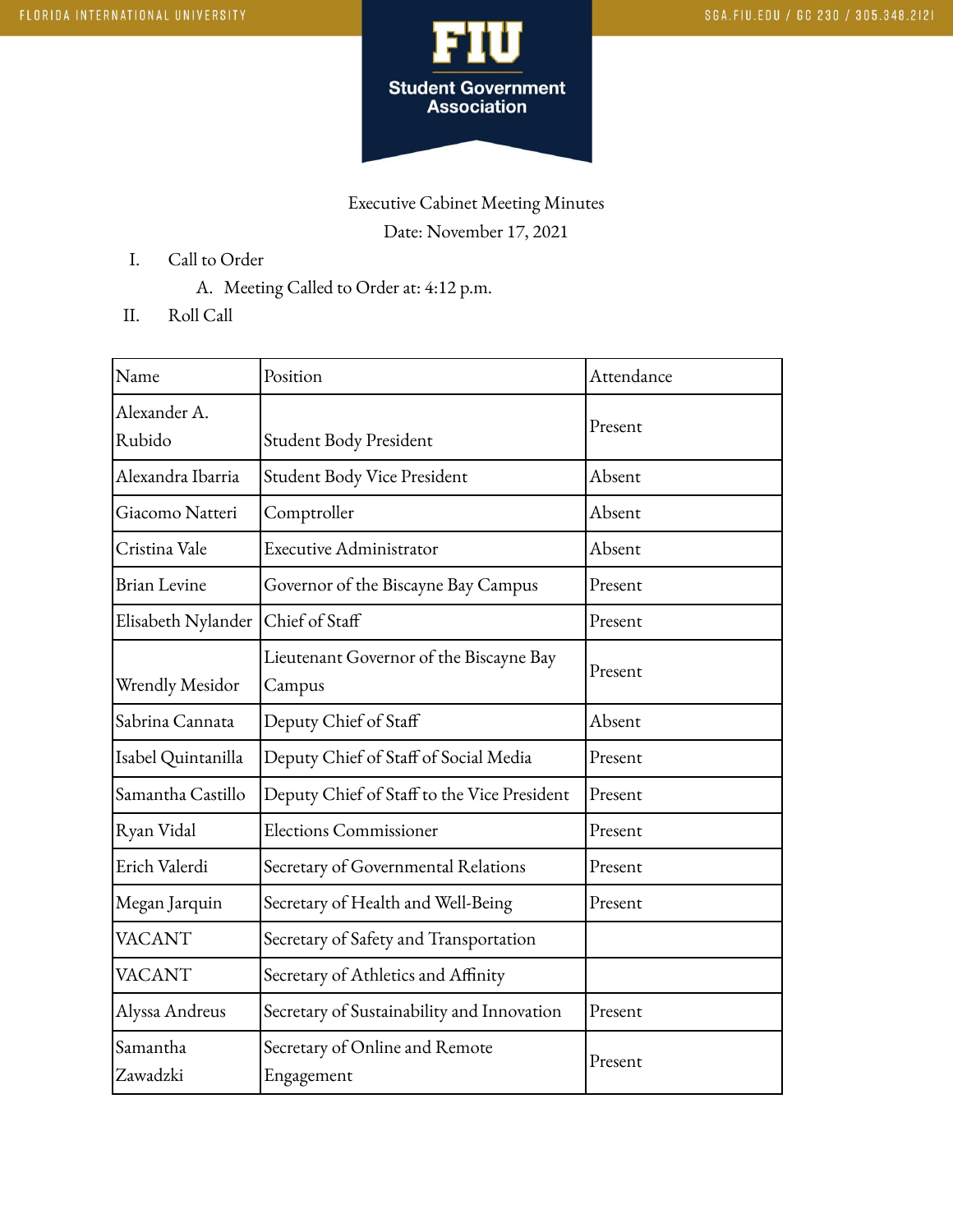| Fiorella Biagioni | Secretary of Student Affairs                                         | Absent  |
|-------------------|----------------------------------------------------------------------|---------|
| <b>VACANT</b>     | Secretary of Veteran Affairs                                         |         |
| Mariam Ramirez    | Secretary of Diversity and Inclusion                                 | Present |
| Isabella Herrera  | Staff Secretary of Environmental Resilience<br>and Green Initiatives | Present |
| <b>VACANT</b>     | Staff Secretary of Social Justice and<br>Advocacy                    |         |
| <b>VACANT</b>     | Staff Secretary of Talent Recruitment and<br>Leadership Development  |         |
| Roshaiya Wilson   | Staff Secretary of Campus Engagement                                 | Absent  |
| <b>VACANT</b>     | Staff Secretary of TBA                                               |         |
| <b>VACANT</b>     | Deputy Comptroller                                                   |         |
| Alexandra Abad    | Director of Social Media and Strategic<br>Communications             | Present |
| <b>VACANT</b>     | Director of TBA                                                      |         |
| <b>VACANT</b>     | Director of TBA                                                      |         |
| <b>VACANT</b>     | Director of TBA                                                      |         |

## III. Reports

- A. Student Body President
- B. Student Body Vice President
- C. Comptroller
- D. Executive Administrator
- E. Governor of the Biscayne Bay Campus
	- 1. Tomorrow we will have desserts around the world at BBC
	- 2. Thanksgiving event will be held on the 24th from 3-6pm
	- 3. Day on the Bay was a success!
- F. Chief of Staff
- G. Lieutenant Governor of the Biscayne Bay Campus
	- 1. Spoke about saturday Bus options with transportation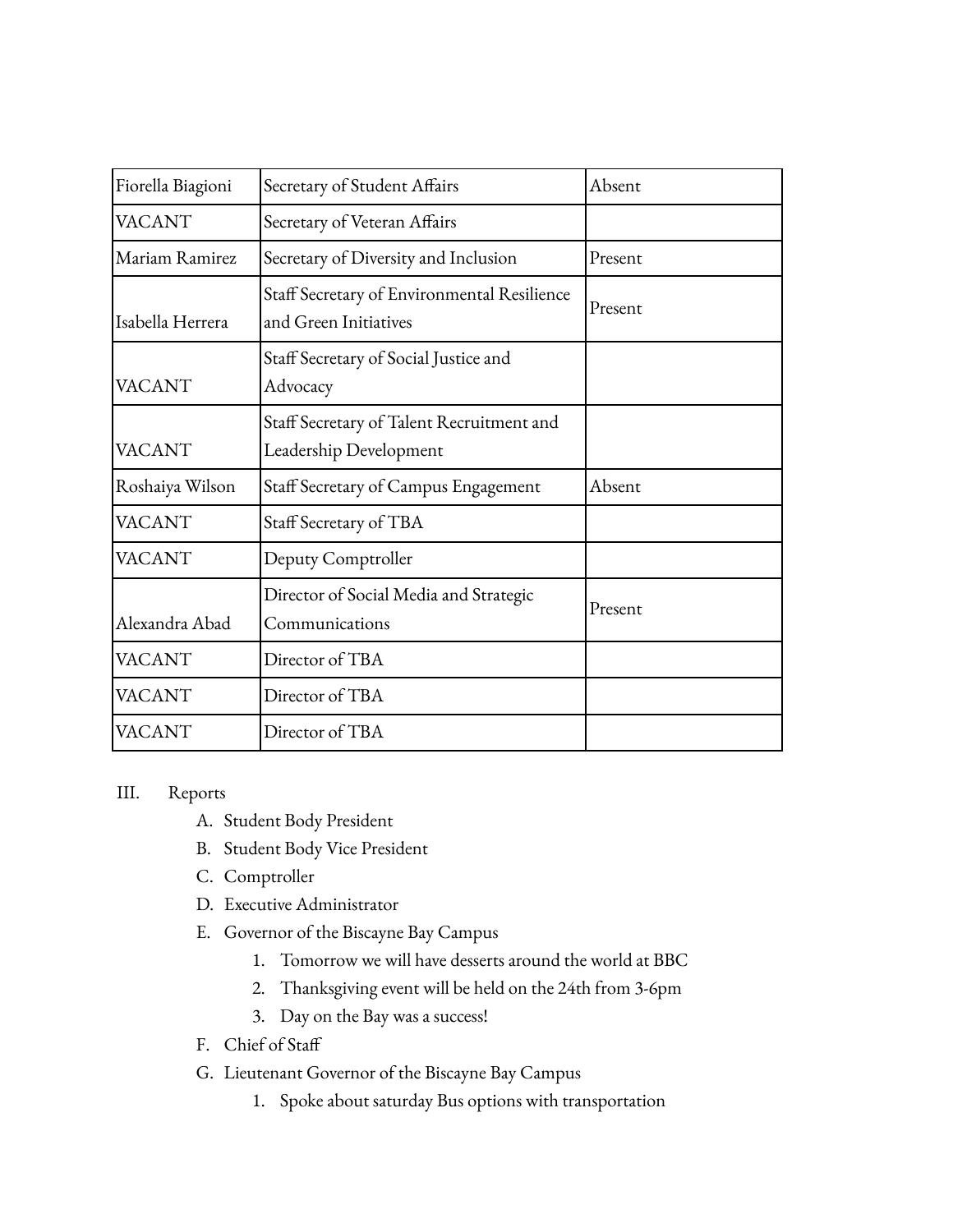- H. Deputy Chief of Staff
- I. Deputy Chief of Staff of Social Media
	- 1. Presented 8 issues and solutions
- J. Deputy Chief of Staff to the Vice President
- K. Elections Commissioner
	- 1. Gained another election board member!
	- 2. Presented 8 issues and solutions
- L. Secretary of Governmental Relations
- M. Secretary of Health and Well-Being
- N. Secretary of Safety and Transportation
	- 1. Vacant
- O. Secretary of Athletics and Affinity
	- 1. Vacant
- P. Secretary of Sustainability and Innovation
	- 1. Presented 8 issues and solutions
- Q. Secretary of Online and Remote Engagement
- R. Secretary of Student Affairs
- S. Secretary of Veteran Affairs
	- 1. Vacant
- T. Secretary of Diversity and Inclusion
- U. Staff Secretary of Environmental Resilience and Green Initiatives
	- 1. New resilience event happening soon, if anyone is interested please reach out
	- 2. I've been trying to reach out to sustainability office for a composting station here at BBC
	- 3. Meeting with Dining about single use plastics

4.

- V. Staff Secretary of Social Justice and Advocacy
- W. Staff Secretary of Talent Recruitment and Leadership Development
- X. Staff Secretary of Campus Engagement
- Y. Director of Social Media and Strategic Communications
	- 1. Presented 8 issues and solutions

IV. Old Business

A.

V. New Business